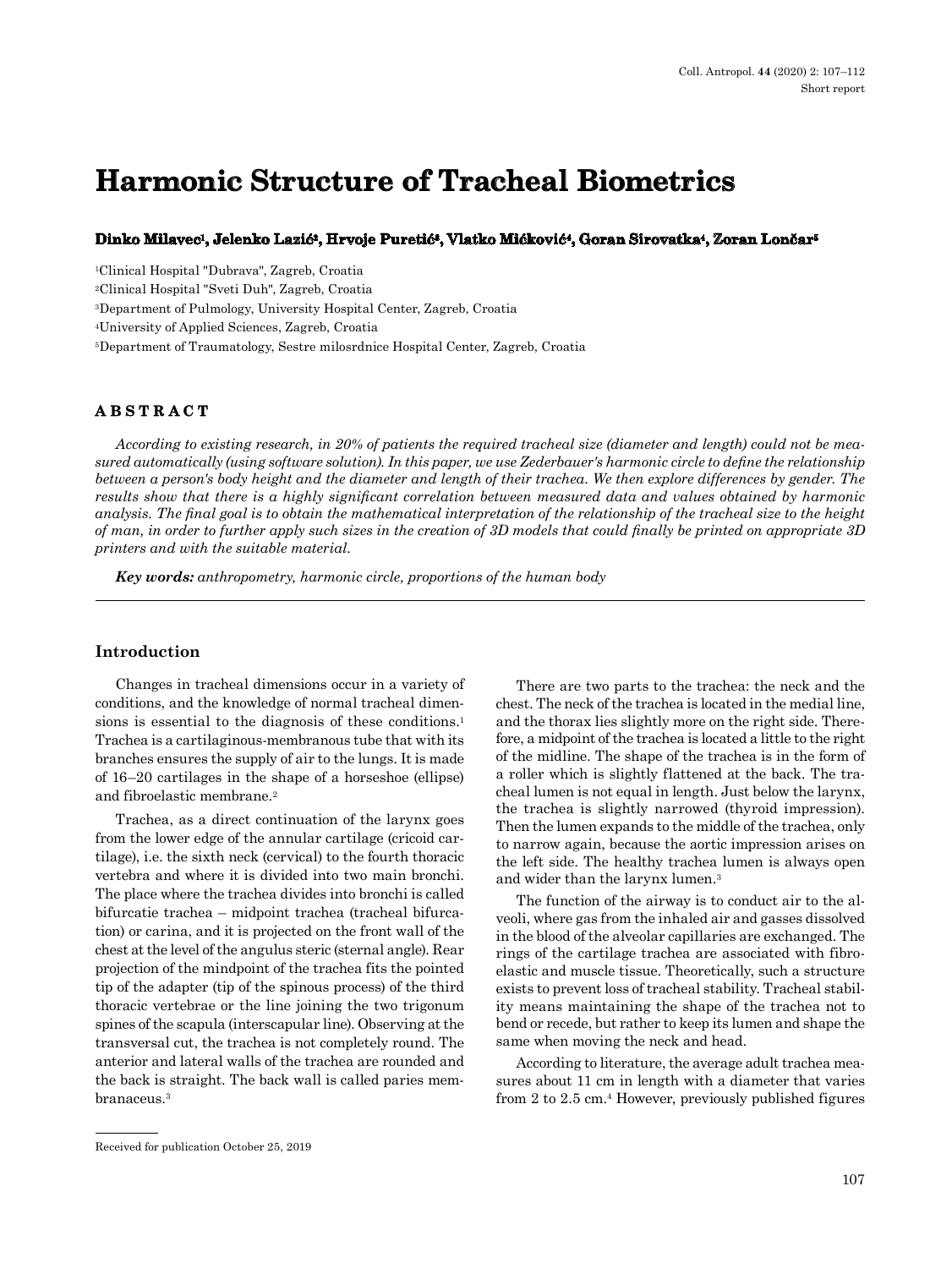for normal tracheal dimensions show considerable variation in attempts to establish normal ranges for these measurements.<sup>1</sup> It has been shown that tracheal dimensions vary by age, gender and population.5,6 Measurements on chest radiographs have shown that the coronal diameter of the normal trachea ranges from 13 to 25 mm in men and from 10 to 21 mm in women, and the sagittal diameter of the normal trachea ranges from 13 to 27 mm in men and from 10 to 23 mm in women.7

Some studies have reported the association between tracheal width and body height which makes it possible to predict the tracheal dimensions from simple external measurements.6,8 However, according to the study by Ma et al.9, in 20% of patients the required tracheal size (diameter and length) could not be measured automatically (using software solution) from other measurements.

In a previous paper, we have shown that the method of calculation in the canon of the harmonic circle is advantageous in defining sizes required by anthropometric analyses or those that we have no ability of measuring, as it leads to a high degree of correlation with actual measurements on a representative sample.10

In this paper, we use the harmonic circle to define the relationship between a person's body height and the diameter and length of their trachea. We then explore differences by gender. The final goal is to obtain the mathematical interpretation of the relationship of the tracheal size to the height of man, in order to further apply such sizes in the creation of 3D models that could finally be printed on appropriate 3D printers and with the suitable material.

## **Material and Method**

In this research we observed 79 people, whose head, neck and lungs were recorded using computer tomography (CT).11 In our sample, the organs were normally developed, without any deformation of the trachea and bronchi. The type of CT device on which we recorded the subjects was MSCT Simens Somatom definition AS. We divided patients by gender into 42 males and 37 females for measurement of height and weight. We selected candidates between 40 and 50 years of age The anthropometric measurements were taken by a protocol described in detail elsewhere.12

From CT recordings tracheal length (TL), anteroposterior (APD) – sagittal cut and laterolateral (LLD) – frontal cut of the trachea were measured in males and females. We further calculated the ratio of tracheal length to body height for each patient separately. From this ratio, we calculated the mean that we used as a benchmark. Furthermore, we derived a value from Zederbauer harmonic circle, that is a linear combination of the sizes shown and calculated on the circle.13,14 We compared the calculated values with the measured methods using statistical methods. Finally, we determined whether such a coefficient resulted in the true trachea size for a given height of a person.

## 108

#### *Harmonic circle*

A significant contribution to the definition of the length of body parts is given by the Zederbauer harmonic circle,13,14 which is shown in Figure 1. The construction of the harmonic circle is based according to Zederbauer<sup>13</sup> on a regular triangle with hypotenuse a, and sides b, as it is shown in Figure 1. After we draw over the sides of the triangle the respective squares, we can finally draw the circle of radius R that passes through the peaks of a such geometrical construction. Mathematical relations between these geometrical values give harmonic numbers. In the Zederbauer's circle the standing height of man is used as diameter, this height being equal to the sum of eight head lengths, and after that, in a geometrical combination, other characteristic body dimensions are inserted. As previously described, the derived lengths of different body segments already showed strong correlation with human anthropometric measures.10, 15

The mathematical relations in the harmonic circle are described in Table 1.



*Fig. 1. Harmonic circle.*

## **Results**

#### *Length measurements and diameters of trachea*

Table 2 presents the obtained measures (mean, SD and range) in mm for males. The mean values for BH, TL, APD and LLD were 1736.15 mm, 132.69 mm, 17.56 mm and 18.04 mm, respectively. The ranges of the examined variables were 1650 –1890 (BH), 120 – 150 (TL), 16 – 19 (APD) and  $17 - 21$  (LLD).

If we return to the harmonic circle of the mean value of the standing height, we will associate it with the variable H that in the harmonic circle represents the diameter  $H =$ 2 R. For the so defined variable R we get the derived values of the harmonic variables in the circle shown in Table 3. The calculated harmonic sizes are BH – 1736.15 mm, TL – 137.24 mm, APD – 17.36 mm and LLD – 19.41 mm.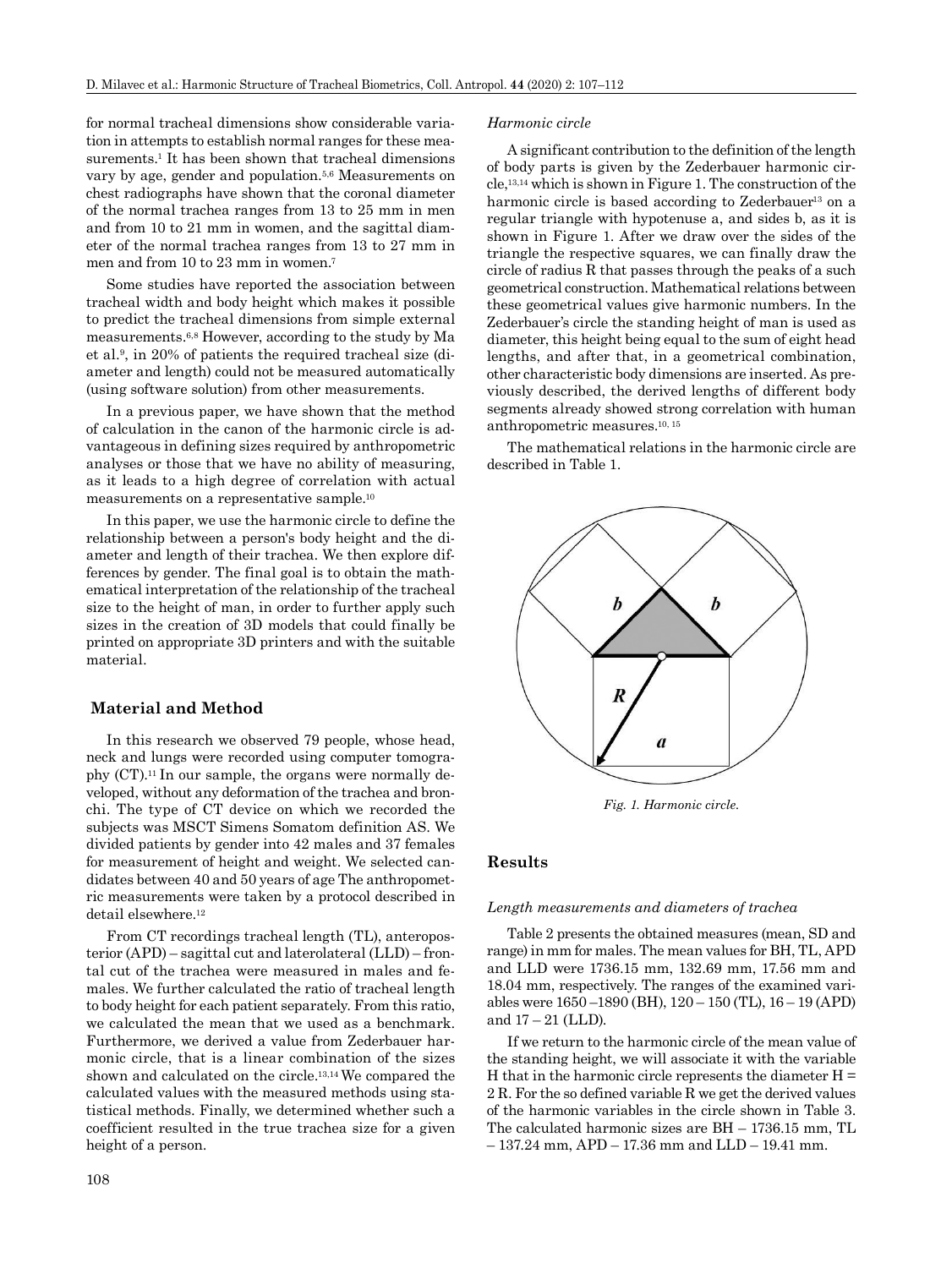| HARMONIC SIZES AS HARMONIC NUMBERS |                        |                      |         |                                             |                   |  |
|------------------------------------|------------------------|----------------------|---------|---------------------------------------------|-------------------|--|
|                                    |                        | Basic harmonic sizes |         | Derived harmonic sizes                      |                   |  |
| Label                              | Formula                | Calculated values    | Label   | Formula                                     | Calculated values |  |
| a                                  | 1a                     |                      | r       | $=\frac{\sqrt{2}-1}{2}$ = b - $\frac{a}{2}$ | 0.207             |  |
| b                                  | $h=\frac{\sqrt{2}}{2}$ | 0.707                | d       | $=\frac{\sqrt{5}-1}{2}$ = R – $\frac{a}{2}$ | 0.618             |  |
| R                                  |                        | 1.118                | $h + r$ |                                             | 0.914             |  |

**TABLE 1**

 $a = Hypotenuse of the harmonic triangle; b = Cathetus of the harmonic triangle iside; R = Radius of$ the harmonic circle. Source: Muftić et al.<sup>15</sup> and Mičković et al.<sup>10</sup>

Table 4 presents slightly lower obtained measures (mean, SD and range) in mm for females. The mean values for BH, TL, APD and LLD were 1649.28 mm, 127.57 mm, 17.32 mm and 17.35mm, respectively. The ranges of the examined variables were 1550 –1780 (BH), 105 – 148 (TL),  $15 - 20$  (APD) and  $15 - 19.8$  (LLD).

By using the same calculation as for males, we obtained the derived harmonic values for females shown in Table 5. The calculated harmonic sizes are BH –1649.28 mm, TL – 130.38 mm, APD – 16.49 mm and LLD – 18.43 mm.

A correlation analysis with two sets of measured and calculated values was performed. The results are presented in Table 6. It can be seen that the Pearson correlation coefficient is 0.999, which indicates an extremely high degree of correlation. Further rank correlation analyses (Kendall's tau\_b and Spearman's rho), given in Table 7, confirmed a highly significant correlation between the measured and the calculated harmonic values.

#### *Volume of trachea*

The cross-section of the trachea is the ellipse of the known tracheal size (diameter AP and diameter LL), and therefore we were able to calculate the surface section. The cross-section of the trachea is approximately an ellipse and in the present work we abstracted its imperfections caused by different structures and thicknesses of the tissue at the front and rear part of the trachea.16 The area of the section is given by the formula presented below (although it is generally known) to show how one can calculate the surface section and from that to calculate the volume showing that mathematized access to medical problems exist as a realistic option.

The surface of ellipse is as follows:

$$
P = 4 \int_0^a y dx = 4 \int_0^a b \cdot \sqrt{1 - \frac{x^2}{a^2}} dx = [x = a \sin t, dx = a \cos t dt]
$$
  
=  $4 \int_0^{\frac{\pi}{2}} b \cdot \sqrt{\cos^2 t} \cdot \cos t dt = 4ab \int_0^{\frac{\pi}{2}} \cos^2 t dt$   
=  $4ab \int_0^{\frac{\pi}{2}} \frac{1 + \cos 2t}{2} dt = 4ab \int_0^{\frac{\pi}{2}} \frac{dt}{2} + ab \int_0^{\frac{\pi}{2}} \cos 2t dt$   
=  $4ab \cdot \frac{\pi}{2} \Big|_0^{\frac{\pi}{2}} + ab \sin 2t \Big|_0^{\frac{\pi}{2}} = ab\pi.$ 

From this formula, the surface of the trachea can be calculated as:

$$
P = abn \t\t\t Formula 1
$$

Then, let  $a =$  Diameter AP (PAP) and let  $b =$  Diameter LL (PLL) define the ellipse as the base of the cylinder of a given surface according to the Formula 1, the height of which is in reality the length of the trachea so that the cross-sectional area of the trachea will be:

$$
P = PAP * PLL * \pi
$$
 *Formula 2*

And the cylinder with the elliptic base

$$
V = abn * h \t\t Formula 3
$$

will for trachea be:

$$
Vm = PAP * PLL * DD * \pi
$$
 *Formula 4*

| $A_n$ (mean) | SD       | Var      | Min                          | Max  |  |
|--------------|----------|----------|------------------------------|------|--|
| 1736.15      | 68.01207 | 4625.641 | 1650                         | 1890 |  |
| 132.69       | 10.53079 | 110.8974 | 120                          | 150  |  |
| 17.56        | 0.970725 | 0.942308 | 16                           | 19   |  |
| 18.04        | 0.964033 | 0.929359 | 17                           | 21   |  |
|              |          |          | MALES - MEASURED SIZES IN MM |      |  |

**TABLE 2**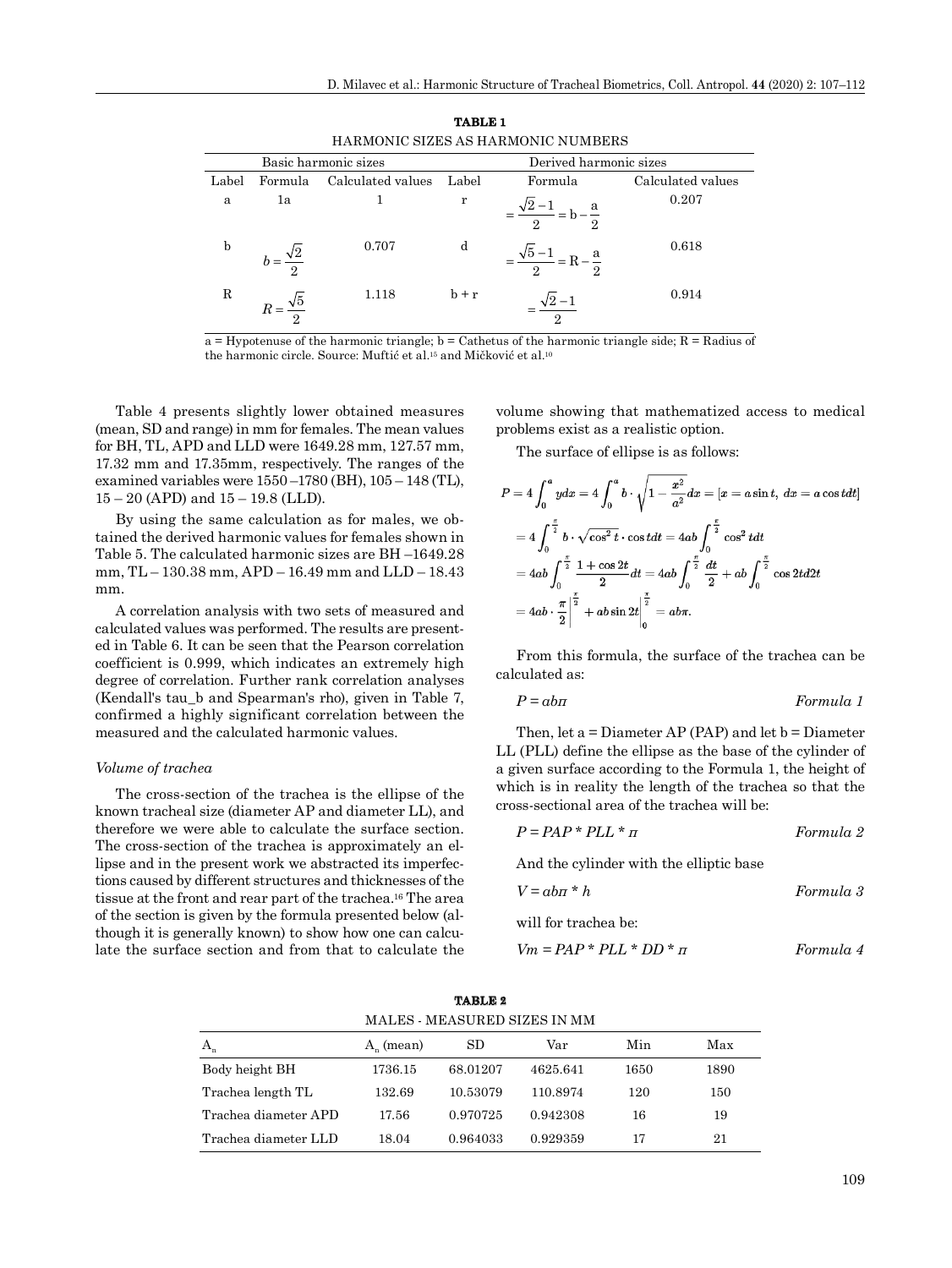| MALES - CALCULATED SIZES IN MM |                       |                |                    |                                           |  |  |
|--------------------------------|-----------------------|----------------|--------------------|-------------------------------------------|--|--|
| $A_{n}$                        | Measured values $A_n$ | Harmonic sizes | Harmonic sizes (H) | Calculated harmonic values A <sub>s</sub> |  |  |
| BH                             | 1736.15               | $2\mathrm{R}$  | H                  | 1736.15                                   |  |  |
| TL.                            | 132.69                | $R^*h$         | 0.07905378H        | 137.24                                    |  |  |
| APD.                           | 17.56                 | 2R/100         | $0.01$ H           | 17.36                                     |  |  |
| LLD                            | 18.04                 | h              | $0.01118$ H        | 19.41                                     |  |  |

**TABLE 3**

**TABLE 4** FEMALES - MEASURED SIZES IN MM  $A_n$  A<sub>n</sub> (mean) SD Var Min Max Body height BH 1649.28 66.38632 4407.143 1550 1780 Trachea length TL 127.57 11.17493 124.8791 105 148 Trachea diameter APD 17.32 1.301732 1.694505 15 20 Trachea diameter LLD 17.35 1.242671 1.544231 15 19.8

**TABLE 5** FEMALES - CALCULATED SIZES IN MM

| An         | Measured values An Harmonic sizes |        |             | Harmonic sizes (H) Calculated harmonic values An |
|------------|-----------------------------------|--------|-------------|--------------------------------------------------|
| BH         | 1649.28                           | 2R     | H           | 1649.28                                          |
| TL         | 127.57                            | $R^*h$ | 0.07905378H | 130.38                                           |
| APD        | 17.32                             | 2R/100 | $0.01$ H    | 16.49                                            |
| <b>LLD</b> | 17.35                             | h      | $0.01118$ H | 18.43                                            |

**TABLE 6** PEARSON CORRELATION

|                |                     | Mean values of measured sizes Calculated harmonic sizes |          |
|----------------|---------------------|---------------------------------------------------------|----------|
| Mean values of | Pearson Correlation |                                                         | $.999**$ |
| measured sizes | $Sig. (2-tailed)$   |                                                         | .000     |
|                | N                   | 25                                                      | 25       |
| Calculated     | Pearson Correlation | .999**                                                  |          |
| harmonic sizes | $Sig. (2-tailed)$   | .000                                                    |          |
|                | N                   | 25                                                      | 25       |

On the other hand, we have calculated the values of AP Diameter and LL Diameter in the canon of the Zederbauer circle, which are functionally related to the height of the BH, so it follows that

$$
PAP = a_1 * H PLL = a_2 * H DD = a_3 * H
$$
Formula 5

And if we include these calculated values in Formula 4, we obtain the following:

$$
Vr = a_1 a_2 a_3 * H^3 * \pi
$$
Formula 6

The results of the tracheal volume calculation are expressed in cm3 and presented in Table 8.

We can see that the difference between the calculated and the measured results amounts to 3% of volume for the female data, and 10% for the male data where there is a slightly larger deviance in the calculated length of the trachea. For both males and females the calculated values give larger volume with acceptable variation.

## **Conclusion**

In this paper, we presented a new approach of the analysis of anthropometric dimensions of the parts of the human body that are not available for direct mea-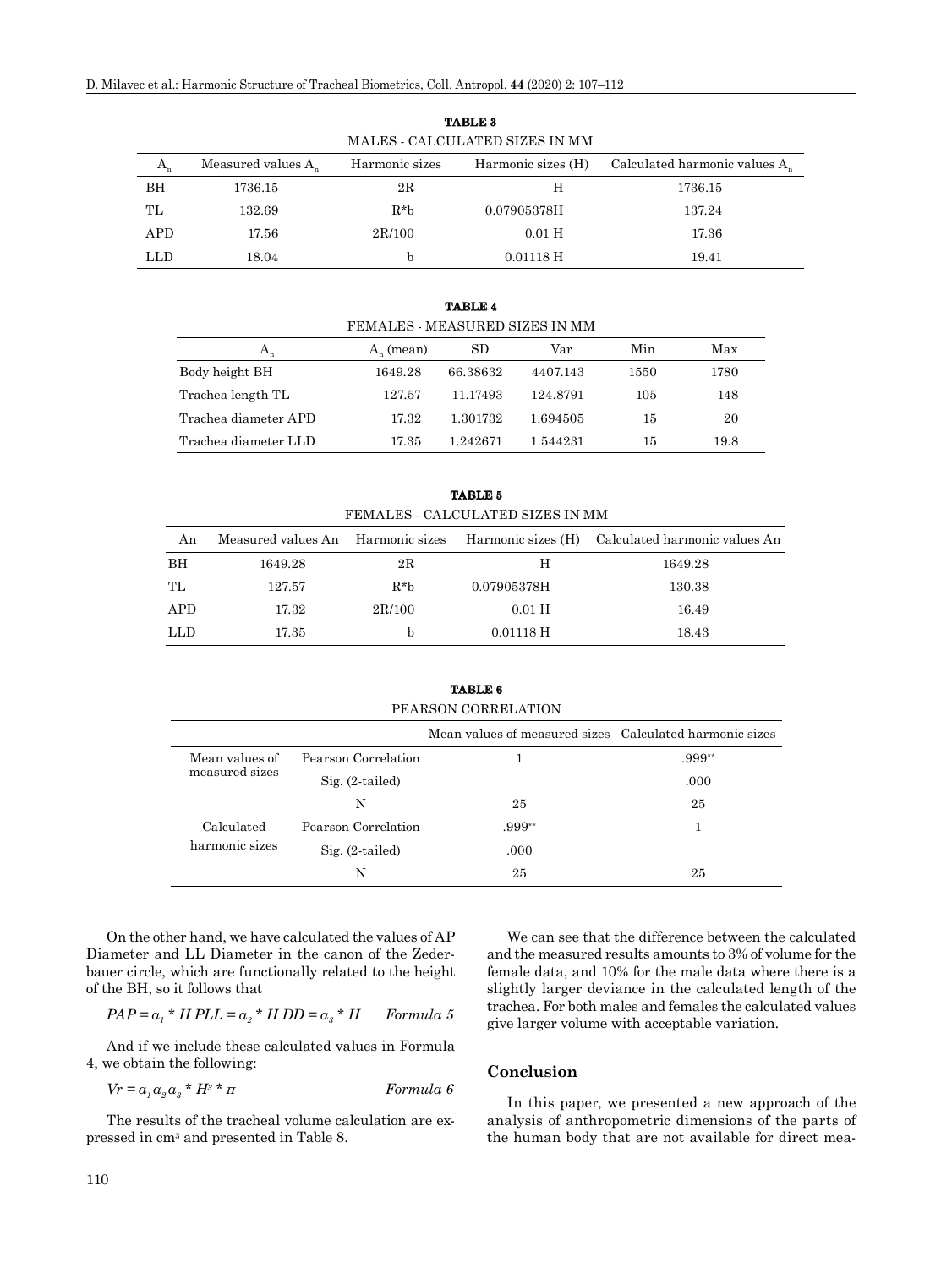|                 | <b>Tests</b>                     |                         | Calculated harmonic sizes |
|-----------------|----------------------------------|-------------------------|---------------------------|
| Kendall's tau b | Mean values of<br>measured sizes | Correlation Coefficient | $.990**$                  |
|                 |                                  | $Sig. (2-tailed)$       | .000                      |
|                 |                                  | N                       | 25                        |
|                 |                                  | Correlation Coefficient | $.973**$                  |
|                 |                                  | $Sig. (1-tailed)$       | .000                      |
|                 |                                  | N                       | 18                        |
| Spearman's rho  | Mean values of<br>measured sizes | Correlation Coefficient | $.999**$                  |
|                 |                                  | $Sig. (2-tailed)$       | .000                      |
|                 |                                  | N                       | 25                        |
|                 |                                  | Correlation Coefficient | $.995**$                  |
|                 |                                  | $Sig. (1-tailed)$       | .000                      |
|                 |                                  | N                       | 18                        |

| <b>TABLE 7</b>                |  |  |  |  |
|-------------------------------|--|--|--|--|
| RANK CORRELATION COEFFICIENTS |  |  |  |  |

\*\* Correlation is significant at the 0.01 level.

**TABLE 8** TRACHEAL VOLUME IN CM3

|        |        | Volume from measured quantities Vm Volume from calculated quantities Vr Relative difference |        |
|--------|--------|---------------------------------------------------------------------------------------------|--------|
| Male   | 132.05 | 145 27                                                                                      | 10.02% |
| Female | 120.43 | 124.48                                                                                      | 3.36%  |

surement in all situations. It represents an advancement and better feasibility in determining sizes of body parts in relation to similar studies<sup>9</sup> in the percentage of matched cases between the measured and calculated values. The problems of deformation of body parts and their replacement by 3D printed models require a mathematical approach to the estimation of their sizes. The trachea has proven to be one such component that can (in the future) be replaced partly or as a whole, for which measurement problems may occur in various diseases or injuries. This paper demonstrates an approach to the estimation and calculation of anthropometric trachea sizes showing a high degree of correlation with the actual measured values on a representative sample. It can be helpful in forensics, biomedical engineering, ergonomics and surgery.

## **REFERENCES**

1. BREATNACH E, GC ABBOTT GC, FRASER RG, Am J Roentgenol, 142 (1984) 903. — 2. KRMPOTIĆ-NEMANIĆ J, MARUŠIĆ A, Anatomija čovjeka (Medicinska naklada, Zagreb, 2004). — 3. KEROS P, Temelji anatomije čovjeka (Medicinska naklada, Zagreb, 1977). — 4. FERNANDEZ LG, SCOTT H. NORWOOD SH, BERNE JD, Tracheal, laryngeal, and oropharyngeal injuries. In: JUAN A. ASENSIO JA, TRUNKEY DD (Eds) Current Therapy of Trauma and Surgical Critical Care (Elsevier, 2008). — 5. GRISCOM TN, WOHL MEB, ARJ, 146 (1986) 233. — 6. DATTA D, KUNDU D, PAL S, DAS A, Int J Med Res Rev 7 (2019) 36. — 7. BOISELLE P, Clin Chest Med, 29 (2008) 181. — 8. GRISCOM NT, WOHL ME, The American Review of Respiratory Disease, 131 (1985) 840. — 9. MA S, ADJAVON S, BOUCHIHA N, CAS-TELLI C, FISCHLER M, MELLOT F, LE GUEN M, Minerva Aneste-

## *V. Mićković*

*University of Applied Sciences Zagreb, Vrbik 8, 10000 Zagreb, Croatia e-mail: vmickovic@tvz.hr*

siologica, 85 (2019) 1281. — 10. MIĆKOVIĆ V, KARLAK I, LAZIĆ J, LONČAR Z, DOMIJAN M, SIROVATKA G, Coll Antropol, 42 (2018) 281. — 11. GAMSU G, WEBB R, Am J Roentgenol, 139 (1982), 321. — 12. RUDAN P, MUFTIĆ O, MAVER H, TABORŠAK D, KOVAČEVIĆ M, GRGIĆ Z, Practicum of Biological Anthropology (HAD, Zagreb, 1983). — 13. ZEDERBAUER E, Die Harmonie im Weltall, in der Natur und Kunst (Orion, Wien & Leipzig, 1917). — 14. MUFTIĆ O, Harmonijska antropometrija kao osnova za primjenjenu dinamičku antropometriju (Zbornik radova Skupa o konstruiranju FSB, Zagreb, 1984). — 15. MUFTIĆ O, JURČEVIĆ LULIĆ T, GODAN B, Sigurnost 53 (2011) 1. – OSMANLIEV D, BOWLEY N, HUNTER DM, PRIDE NB, Am Rev Respir Dis, 26 (1982) 179.